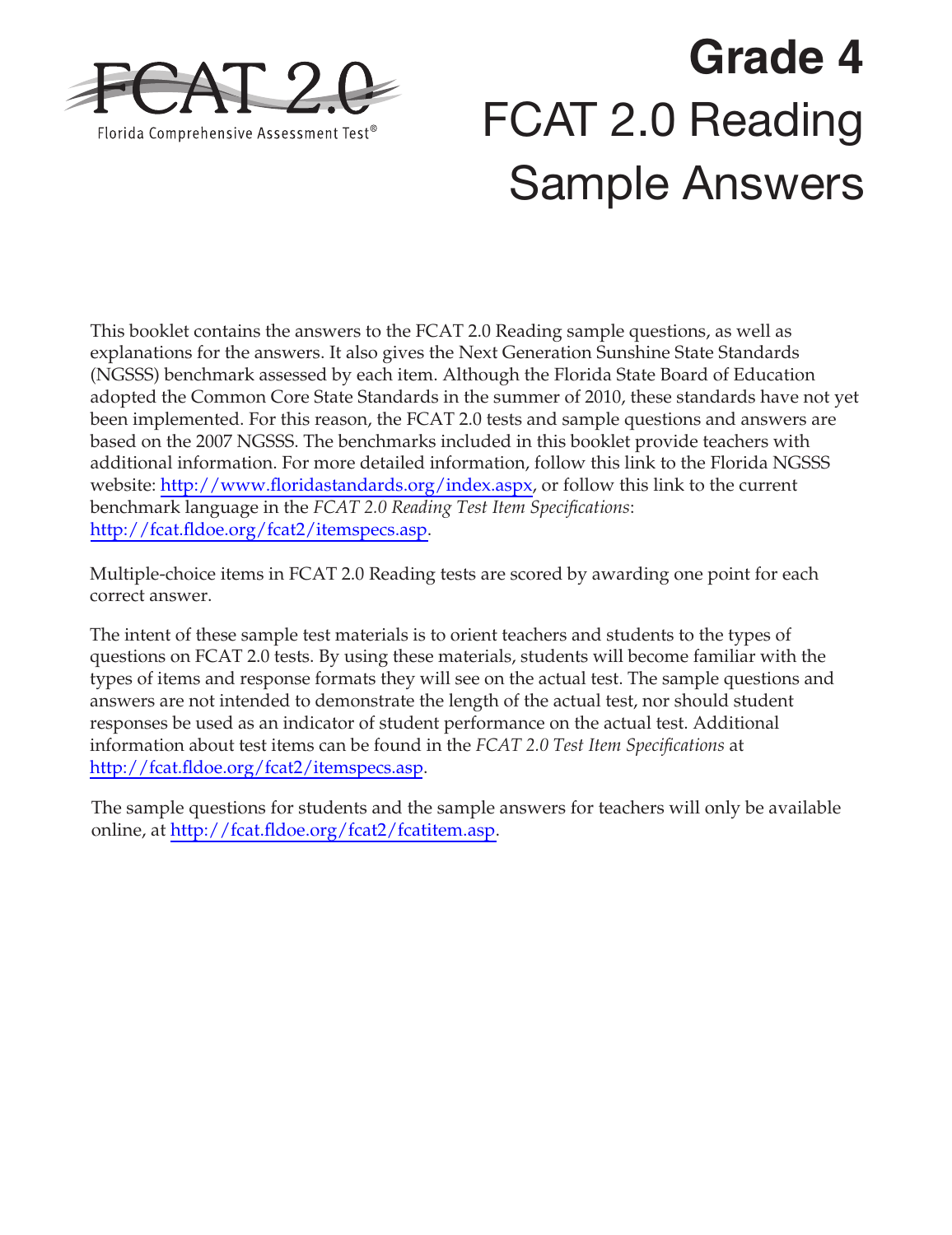

# **Passage**: "Across the Blue Mountains"

Illustrations and entire text from ACROSS THE BLUE MOUNTAINS, copyright © 1993 Emma Chichester Clark, reprinted by permission of Harcourt, Inc.

# **1 The correct answer is D (She thinks she will be more content somewhere else).**

Type of Text: Literary

Benchmark: LA.4.1.7.4 The student will identify cause-and-effect relationships in text.

The correct answer is D. The cause of Miss Bilberry wanting to move is that *She just couldn't stop wondering whether she might not be even happier if she lived on the other side of the mountains*.



#### **2 The correct answer is G (They get confused and travel in the wrong direction).**

Type of Text: Literary

Benchmark: LA.4.2.1.2 The student will identify and explain the elements of plot structure, including exposition, setting, character development, problem/resolution, and theme in a variety of fiction.

 *snarled Chester. "No it isn't," snapped Cecilie.* Then, *Miss Bilberry climbed a tree, but she still*  The correct answer is G. The passage states that *They reached a place where the flowers were taller than Miss Bilberry! They could hardly see where they were going*. At this point, the animals start arguing about the direction they should travel. *"This is the wrong way," wasn't sure where they were*.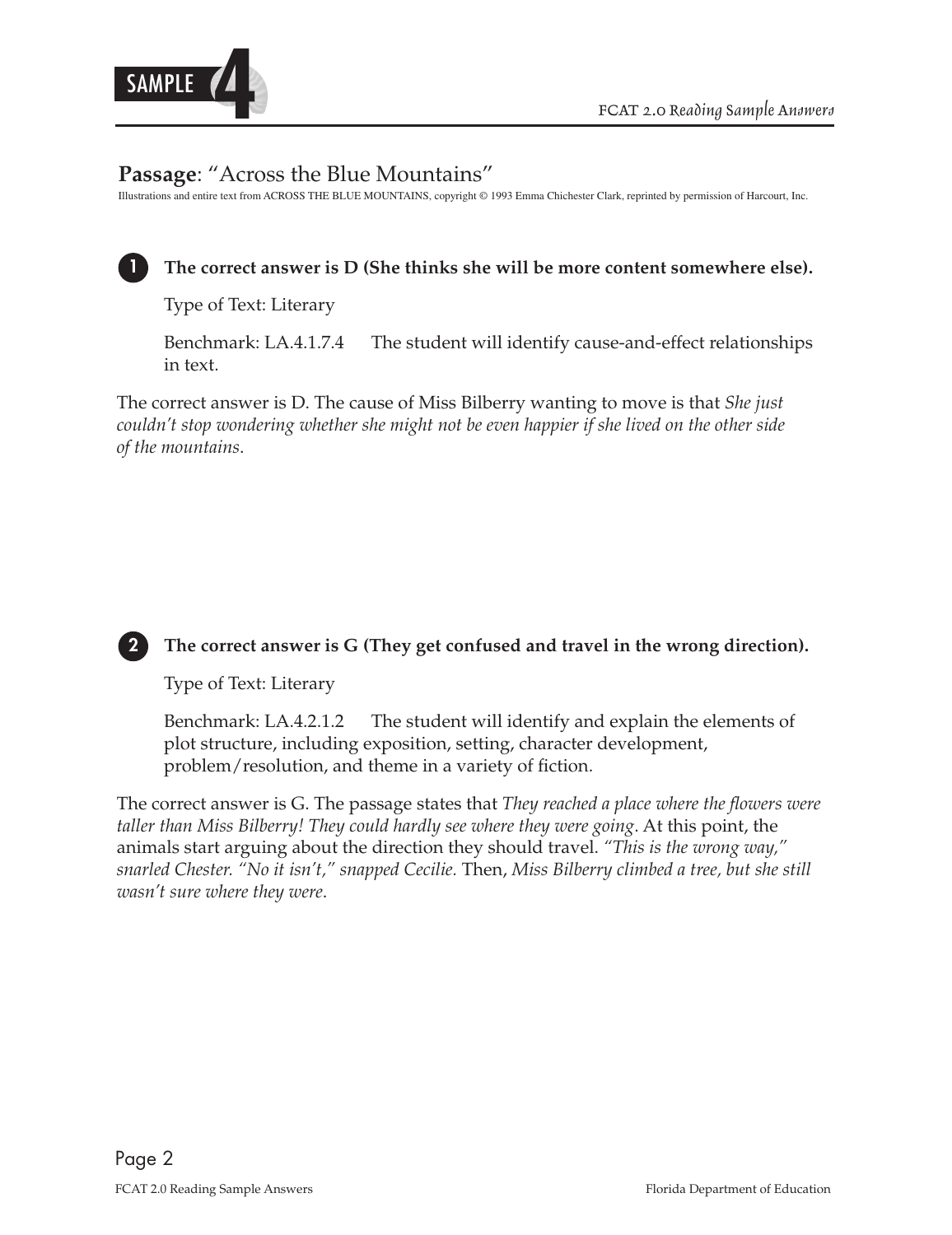

#### **3 The correct answer is C (Chitty and Chatty fly ahead and then lead the way to a house).**

Type of Text: Literary

Benchmark: LA.4.1.7.3 The student will determine explicit ideas and information in grade-level text, including but not limited to main idea, relevant supporting details, implied message, inferences, chronological order of events, summarizing, and paraphrasing.

 return, they say, *"We've found a lovely house . . . with trees and flowers! Follow us!"*  The correct answer is C. After Miss Bilberry and her animals have been traveling for a long time and become lost in the tall flowers, Chitty and Chatty fly ahead. When they

#### **4 The correct answer is I (Miss Bilberry ends the journey where she began).**

Type of Text: Literary

Benchmark: LA.4.1.7.3 The student will determine explicit ideas and information in grade-level text, including but not limited to main idea, relevant supporting details, implied message, inferences, chronological order of events, summarizing, and paraphrasing.

The correct answer is I. The mountains are, as before, in front of the pale yellow house because the journey has ended where it began. This is supported by the author using the same description of Miss Bilberry's house and surroundings at both the beginning and end of the passage. It is also supported by the reactions of the cat, Chester. This leads the reader to realize that they have returned to the same house.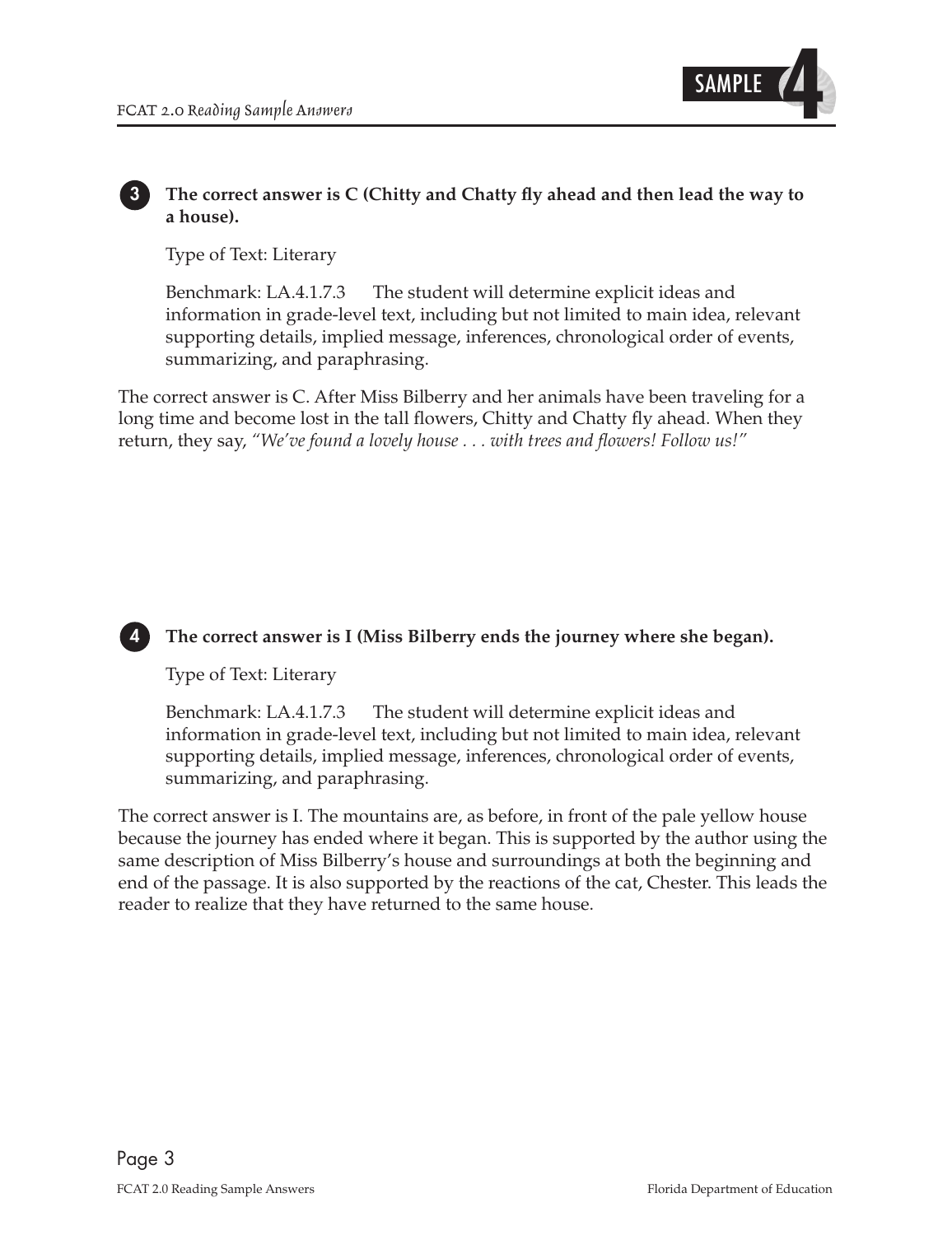

# **5 The correct answer is B (She wonders why her new home is so familiar).**

Type of Text: Literary

Benchmark: LA.4.2.1.2 The student will identify and explain the elements of plot structure, including exposition, setting, character development, problem/resolution, and theme in a variety of fiction.

 *mountains, which should really have been at the back of the house, were still in front. It was a* The correct answer is B. At the end of the passage, the narrator says, *It seemed to her that even though they had traveled a very long way, everything was much the same. Even the mystery to Miss Bilberry, and she sometimes worried about it.* This indicates that she realizes there are similarities, but she doesn't realize that it is the same house.



#### **6 The correct answer is G (peaceful).**

Type of Text: Literary

Benchmark: LA.4.2.1.7 The student will identify and explain an author's use of descriptive, idiomatic, and figurative language (e.g., personification, similes, metaphors, symbolism), and examine how it is used to describe people, feelings, and objects.

The correct answer is G. The sentence does not create a mood that is sad or weary. Chester may be grateful, but that is not conveyed in the specific words. Because *swaying* describes a gentle motion, students can infer that the phrase *swaying palms* creates a peaceful mood.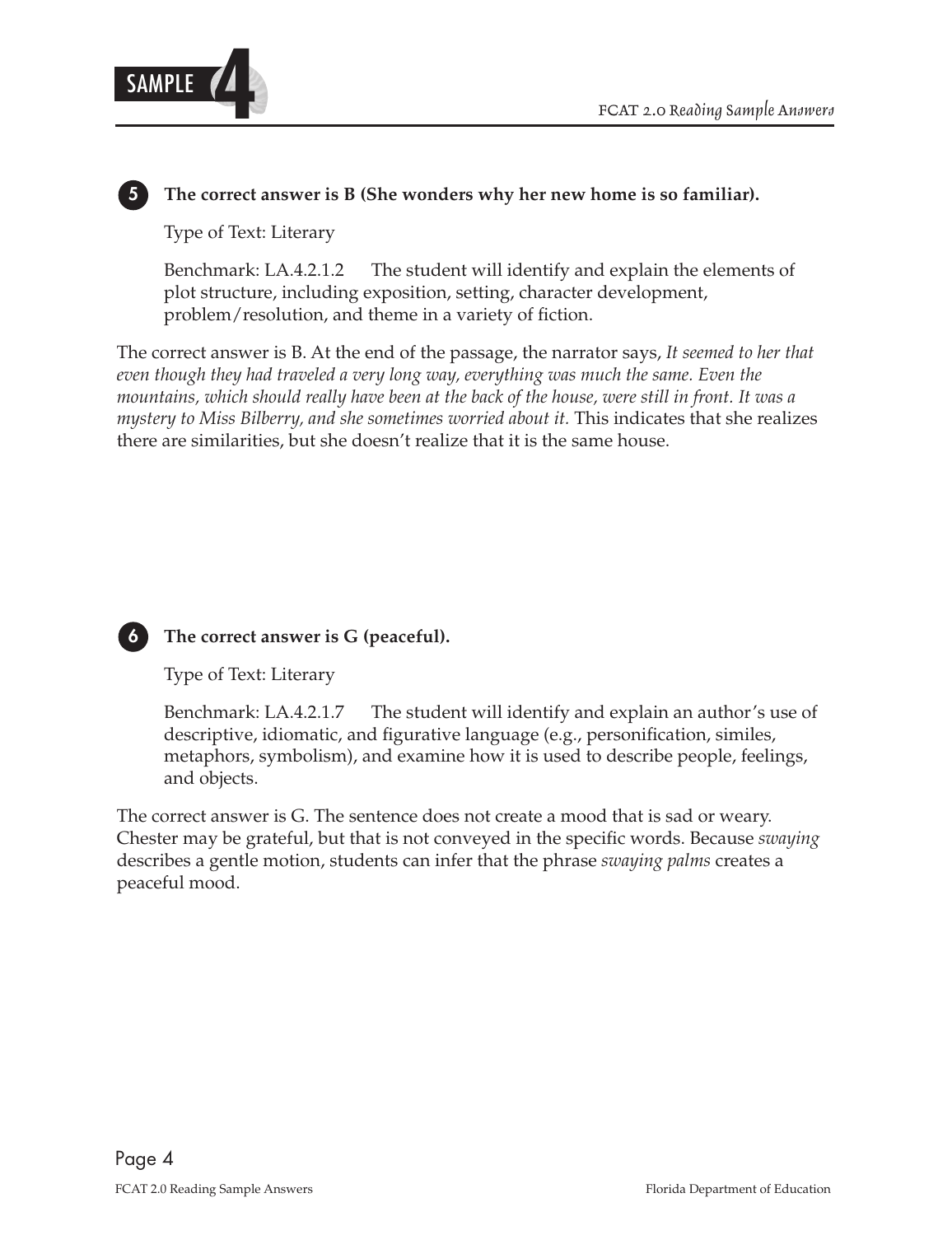

#### **7 The correct answer is D (to let readers know that Chester realizes the truth about the new house).**

Type of Text: Literary

Benchmark: LA.4.1.7.2 The student will identify the author's purpose (e.g., to inform, entertain, explain) in text and how an author's perspective influences text.

The correct answer is D. The author uses the same description of the house at the beginning and end of the passage along with several sentences to indicate that Chester is aware that they have returned to their old house. The last paragraph of the passage includes *Chester, the clever cat, smiled to himself. He knew the answer, but he would never tell Miss Bilberry.*



### **8 The correct answer is G (Be happy with what you have).**

Type of Text: Literary

Benchmark: LA.4.1.7.6 The student will identify themes or topics across a variety of fiction and nonfiction selections.

The correct answer is G. The passage is about Miss Bilberry, who thinks she will be happier if she moves. She unknowingly ends up at the same house and finds that she is just as happy as she was before she moved.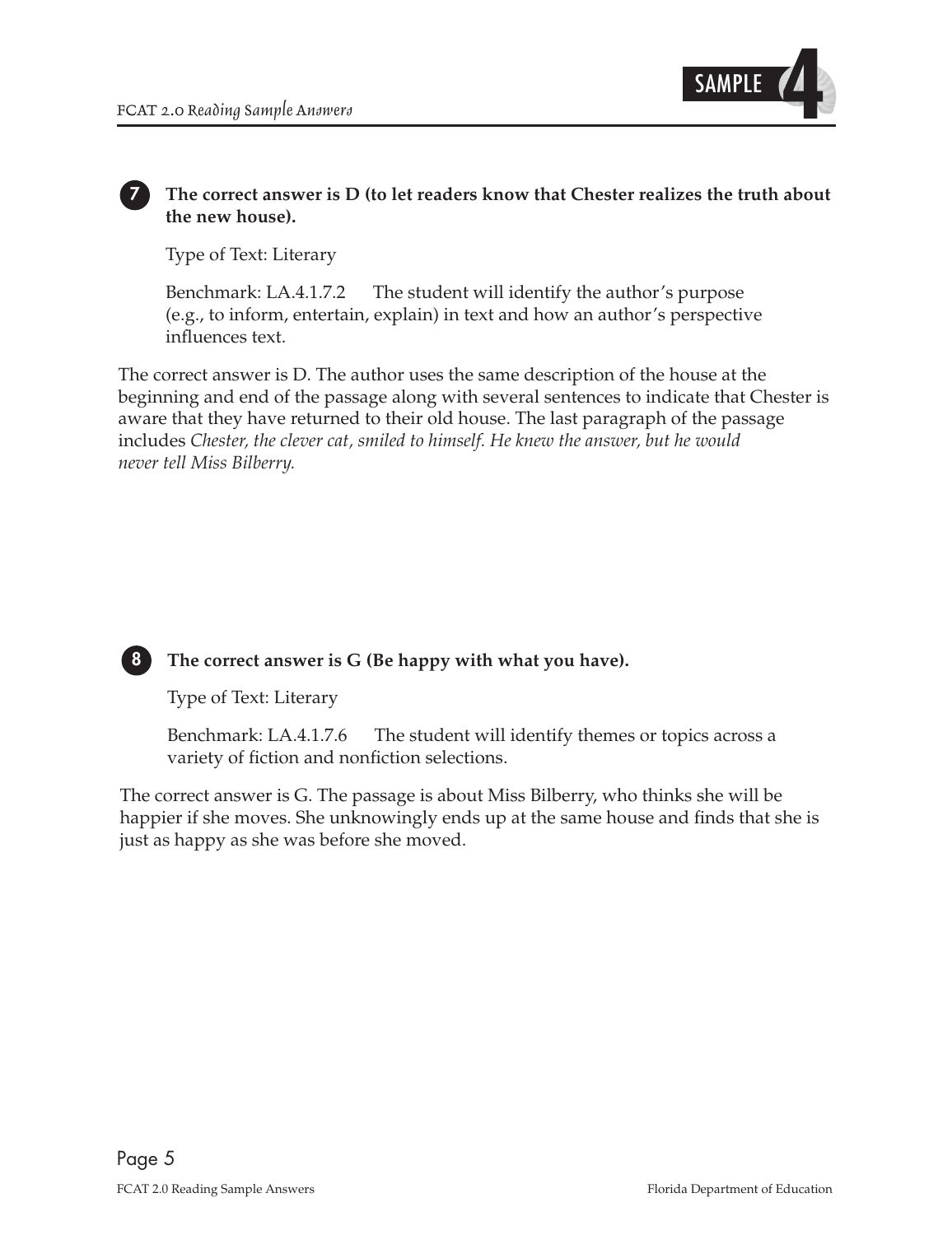

# **Article**: "Play a Game"

"Play a Game" property of the Florida Department of Education.



## **9 The correct answer is B (to show that the games require few or no supplies).**

Type of Text: Informational

Benchmark: LA.4.6.1.1 The student will read informational text and text features (e.g., format, graphics, legends, illustrations, diagrams) to organize information for different purposes (e.g., being informed, following multi-step directions, creating a report, conducting interviews, preparing to take a test, performing a task).

The correct answer is B. Students should comprehend that *materials* refers to physical objects. Since the materials are equated with *nothing but time & imagination*, students can conclude that the games require few or no supplies. In the section *Make Them LOOK! License Plate Games,* the suggestion is made to list on a piece of paper the states' names you have seen.



#### **10 The correct answer is H (They describe the main type of activity in each game).**

Type of Text: Informational

Benchmark: LA.4.6.1.1 The student will read informational text and text features (e.g., format, graphics, legends, illustrations, diagrams) to organize information for different purposes (e.g., being informed, following multi-step directions, creating a report, conducting interviews, preparing to take a test, performing a task).

The correct answer is H. The third word in each boldface title relates to details in the set of games described in the section, and each word is important because it is presented in all capital letters. In the first group of games, players *look* for license plates. In the second group, players *think* of questions and make guesses. In the third group, players try to make other players *laugh*. Students should conclude from this information that these titles are intended to describe the main activity in each set of games.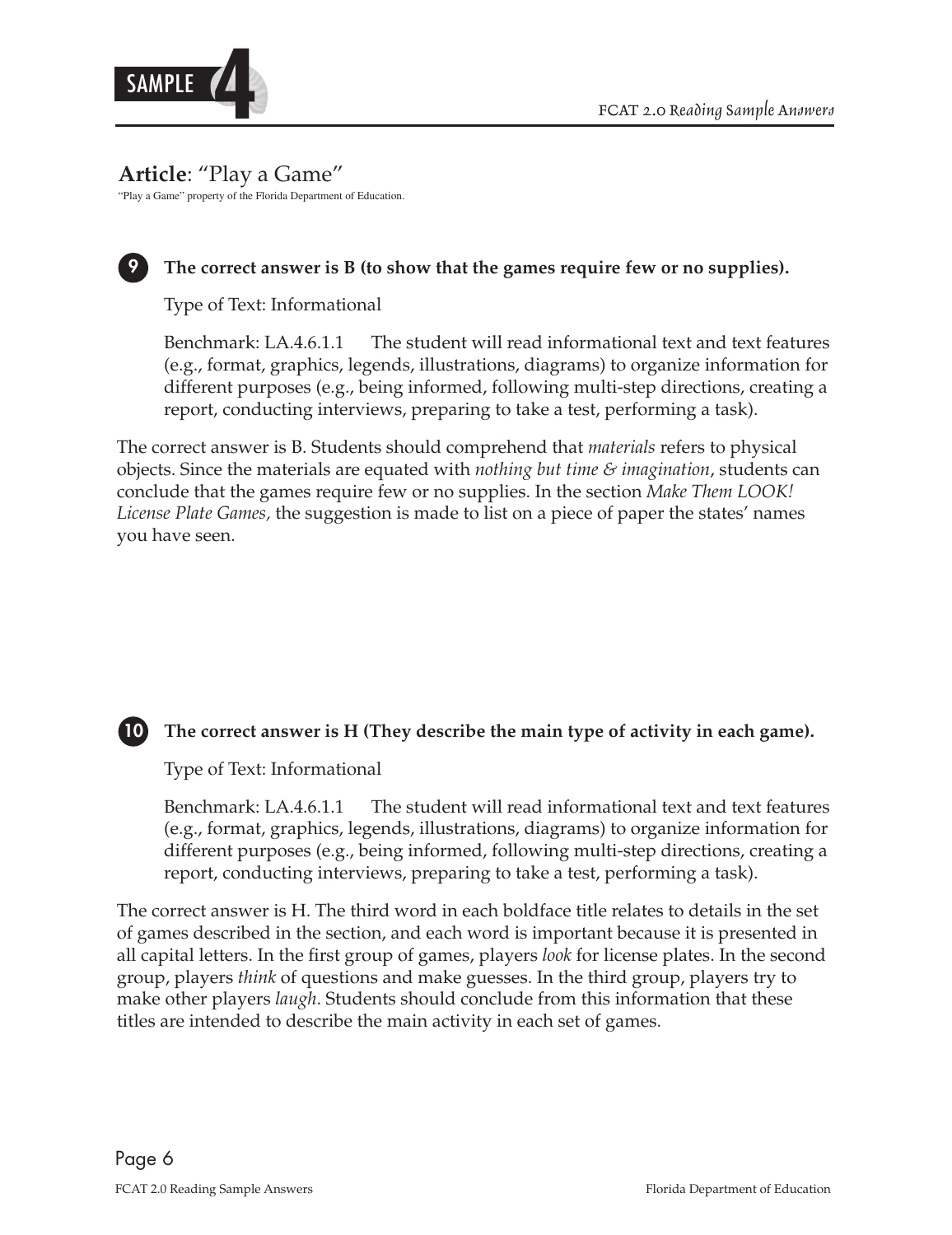

# **11 The correct answer is C (Playing games makes long trips seem shorter).**

Type of text: Informational

Benchmark: LA.4.1.7.2 The student will identify the author's purpose (e.g., to inform, entertain, explain) in text and how an author's perspective influences text.

 *long bus ride can make even the most exciting field trip seem boring*. *When the bus is traveling a* The correct answer is C. The author reveals the belief that long trips can be boring and tiresome in the title and in the opening paragraph. *Tired? Bored?* . . . *Help pass the time on your trip: Play a Game!* immediately conveys the opinion that playing games can make trips in the car seem shorter. The word *long* is repeated to stress the torturous length; *a long distance* . . . *it can seem like forever*. *The road stretches like a rubber band for miles* emphasizes the negative connotation, but readers can *beat the road at its own game* by occupying their minds.

# **Poem**: "The First Tooth"

"The First Tooth" from *The Works of Charles and Mary Lamb—Volume 3* by Charles and Mary Lamb. In the public domain.

# **12 The correct answer is H (The gardener picked a single rose to add to a vase of flowers).**

Type of Text: Literary

Benchmark: LA.4.1.6.9 The student will determine the correct meaning of words with multiple meanings in context. *[Also assesses LA.4.1.6.6 The student will identify shades of meaning in related words (e.g., blaring, loud).]* 

The correct answer is H. *That single sound's preferr'd* uses *single* as an adjective, describing how many sounds the baby uttered. A *single rose* tells how many roses the gardener picked.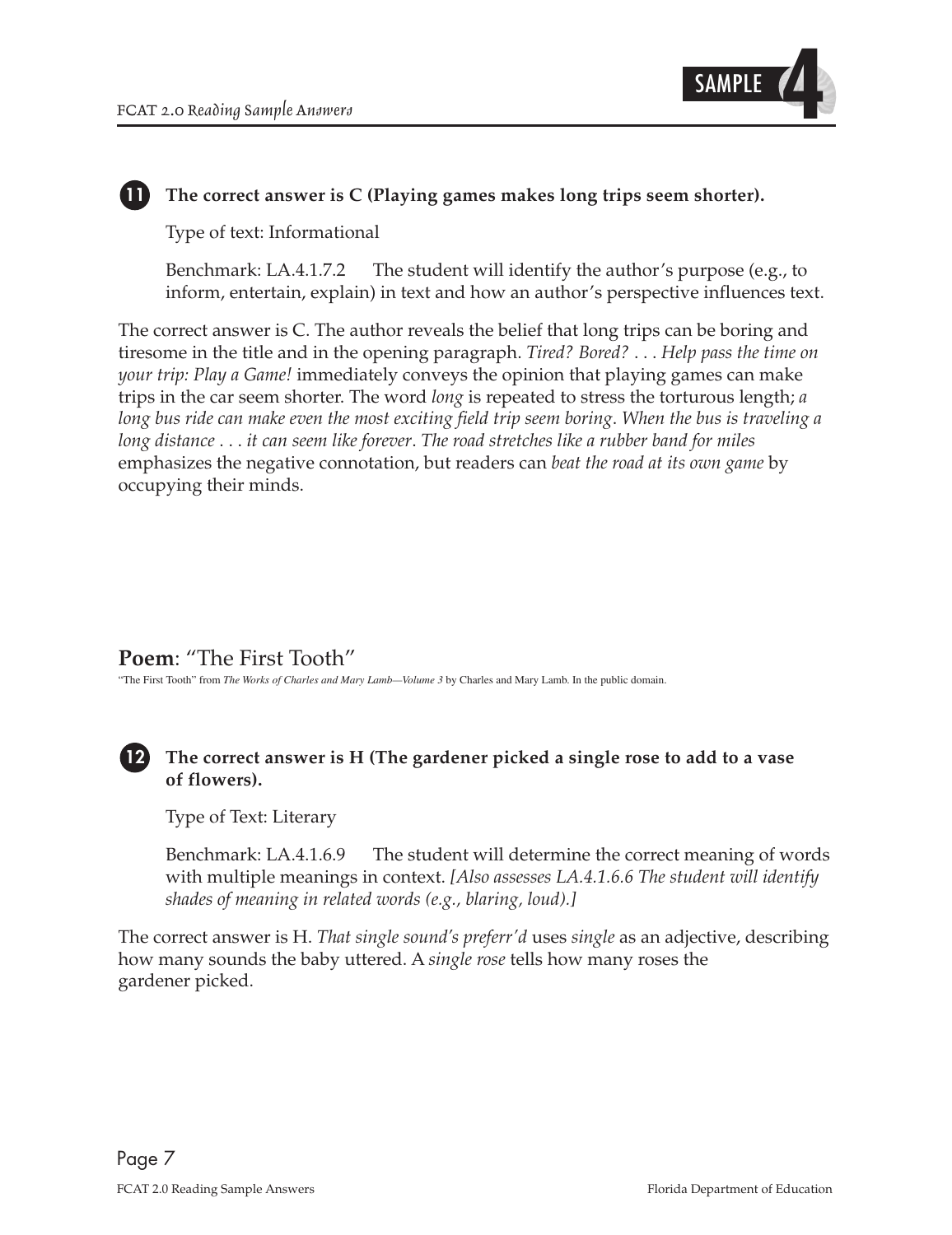



**13 The correct answer is B (pretend).** 

Type of Text: Literary

Benchmark: LA.4.1.6.3 The student will use context clues to determine meanings of unfamiliar words.

The correct answer is B. Two context clues help show that *mimic* means *pretend*. The authors use a comparison with use of the conjunction *yet*: *He cannot walk*, *yet if he put With mimic motion*. The next line, *As if he thought*, *he were advancing,* shows that he is not actually performing the motion, but merely pretending to do so.



 **14 The correct answer is H (Both are in the same family).** 

Type of Text: Literary

Benchmark: LA.4.1.7.7 The student will compare and contrast elements in multiple texts (e.g., setting, characters, problems).

 others around them to the lack of attention for themselves. He *Has a tiny tooth* . . . *I have got a double row* . . . *Yet no one cares for mine at all* . . . *that single sound's preferr'd To all the words that I can say*. The baby's *mimic motion* is *prized more than my best dancing*. The The correct answer is H. The reader can infer that the baby and the speaker are in the same family because the speaker compares the attention that the baby receives from people around would typically be family members. In addition, reference to *the house* is made in the first line of the poem, which indicates they live in the same place.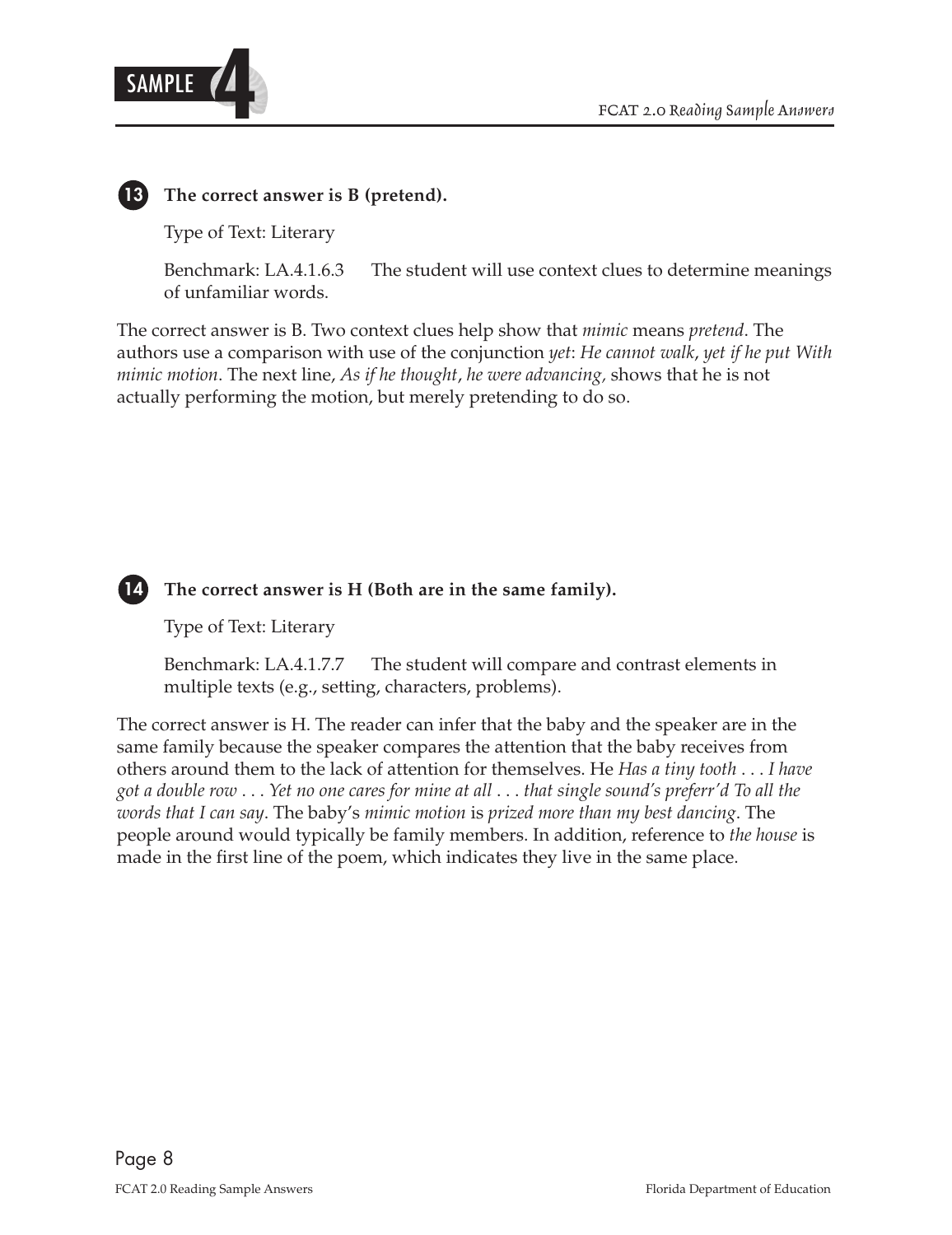

#### **15 The correct answer is C (jealous of the baby brother).**

Type of Text: Literary

Benchmark: LA.4.2.1.2 The student will identify and explain the elements of plot structure, including exposition, setting, character development, problem/resolution, and theme in a variety of fiction.

 baby. *Just because the infant boy Has a tiny tooth to show* . . . *Yet no one cares for mine at all*. *He can say but half a word*, *Yet that single sound's preferr'd*. *He cannot walk*, *yet if he* pretended to, The correct answer is C. The reader can identify that the speaker is jealous through comparisons that show dismay for the lack of attention she receives compared to the it would be *prized more than my best dancing*.